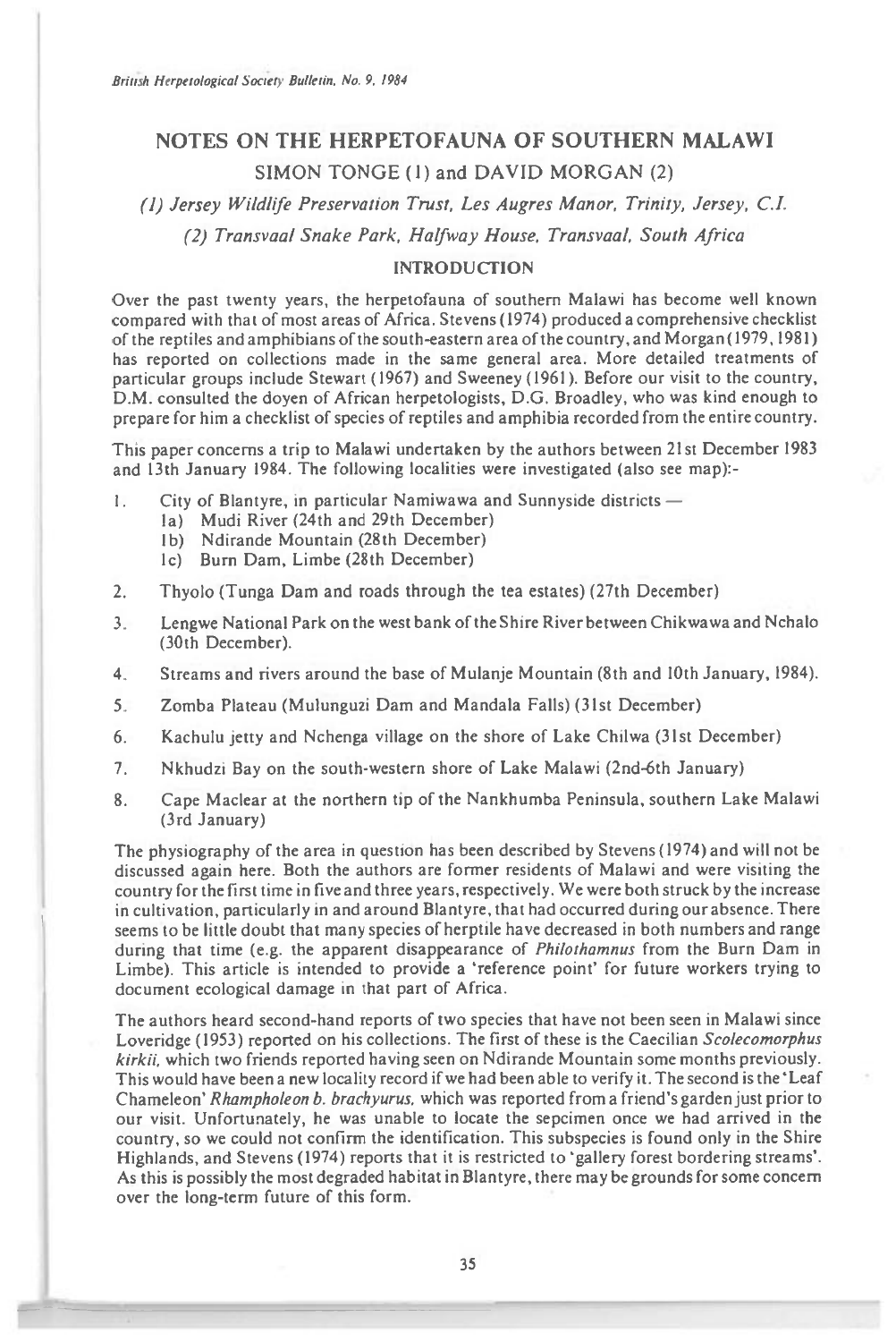

Map of southern Malawi showing localities visited during the course of the trip.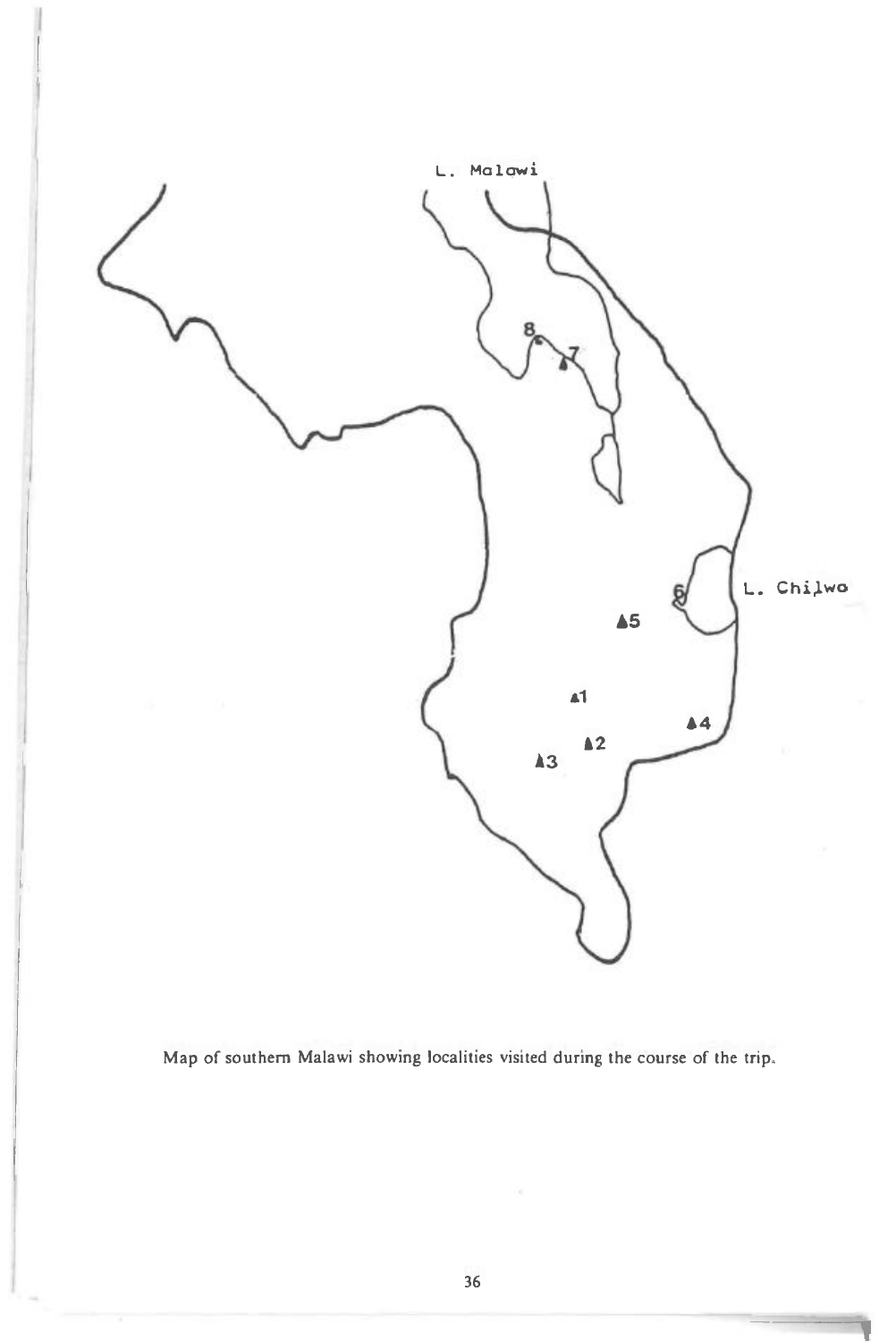#### **AMPHIBIANS**

Xenopus 1. laevis. Localities: 1a, 1c, 2. Not collected, common in deeper, permanent pools where it is often observed rising for air.

Bufo gutturalis. Localities: 4. Found on a golf course in bright sunshine.

Bufo maculatus. Localities: 2, 7. Active at 15.00 hr (2) and at 20.00 hr (7).

Bufo sp. Localities: 4, 5. Many newly-metamorphosed juveniles found alongside shady streams proved impossible to identify to species.

Breviceps mossambica. Localities: 1. One specimen found in a cool, shady garden at 16.00 hr; another at 20.00 hr in the gutter alongside a very busy road in the middle of Blantyre.

Rana angolensis. Localities: 5. Some recently metamorphosed frogs alongside the Mulunguzi Dam, Zomba Plateau were identified as this species from Stewart (1967).

Ptychadena spp. Localities: la, 4, 5, 6. Speces belonging to this genus were common at several localities. Those from Blantyre were probably  $P$ . oxyrhynchus but no attempt was made to identify the others. Phrynobatrachus (ukingensis) mababiensis. Localities: 4. This species was common in streams around the Mulanje Golf Club. One specimen was caught and photographed.

Phrynobatrachus natalensis. Localities: 7. Two tiny frogs, captured in a swampy area at Nkhudzi Bay, are tentatively identified as this species from Stewart (1967).

Arthroleptis stenodactylus. Localities: 1. One specimen was captured in the same garden as the  $B$ . mossambica. Many frogs calling at night in Blantyre were thought to be this species, although no attempt was made to seek out the callers.

Hemisus marmoratum ssp. Localities: 1, 3. One specimen was captured at night on the forecourt of Blantyre Sports Club, and a female on eggs was discovered under a log at the North Hide waterhole, Lengwe National Park. This appears to be the first record of this species from Lengwe and only the second for the Lower Shire (Stevens, 1974).

Chiromantis xerampelina. Localities: 3. Foam nests of this species were seen over several waterholes and temporary pools. One pool contained many thousands of newly-hatched tadpoles.

Afrixalus b. brachycnemis. Localities: lc. One specimen was seen and photographed, basking in bright sunshine on a Water Hyacinth.

Afrixalus f. fornasinii. Localities: 6, 7. Specimens were commonly found in the lef axils of Aloes, Sisols and other broad-leafed plants during the day.

Hyperolius marmoratus albofasciatus. Localities: 1c, 2, 5, 7. There seems to be some confusion over the specific name of this form. Stewart (1967) uses marmoratus whilst Stevens (1974) uses parallelus. We have followed Passmore and Carruthers (1979). It is a common species, found almost everywhere.

## **REPTILES**

Pelomedusa subrufa. Localities: 8. One specimen was brought to us by a native who had captured it locally.

Pelusios sinuatus. Localities: 7. One specimen was found in the swampy area behind the beach at Nkhudzi Bay.

Cycloderma frenatum. Localities: 8. Two recently-hatched juveniles were brought to us from the flooded area near Cape Maclear, where the species is known to breed (Morgan, 1981). When we investigated the area on 3.1.84, it had almost completely dried up and no terrapins could be found. The native name is Nkasi. Dimensions were as follows:

1) Carapace length: 62.0 mm, Plastron length: 59.0 mm, Shell height: 20.0 mm, Carapace width: 45.8 mm, Weight: 29.0 g.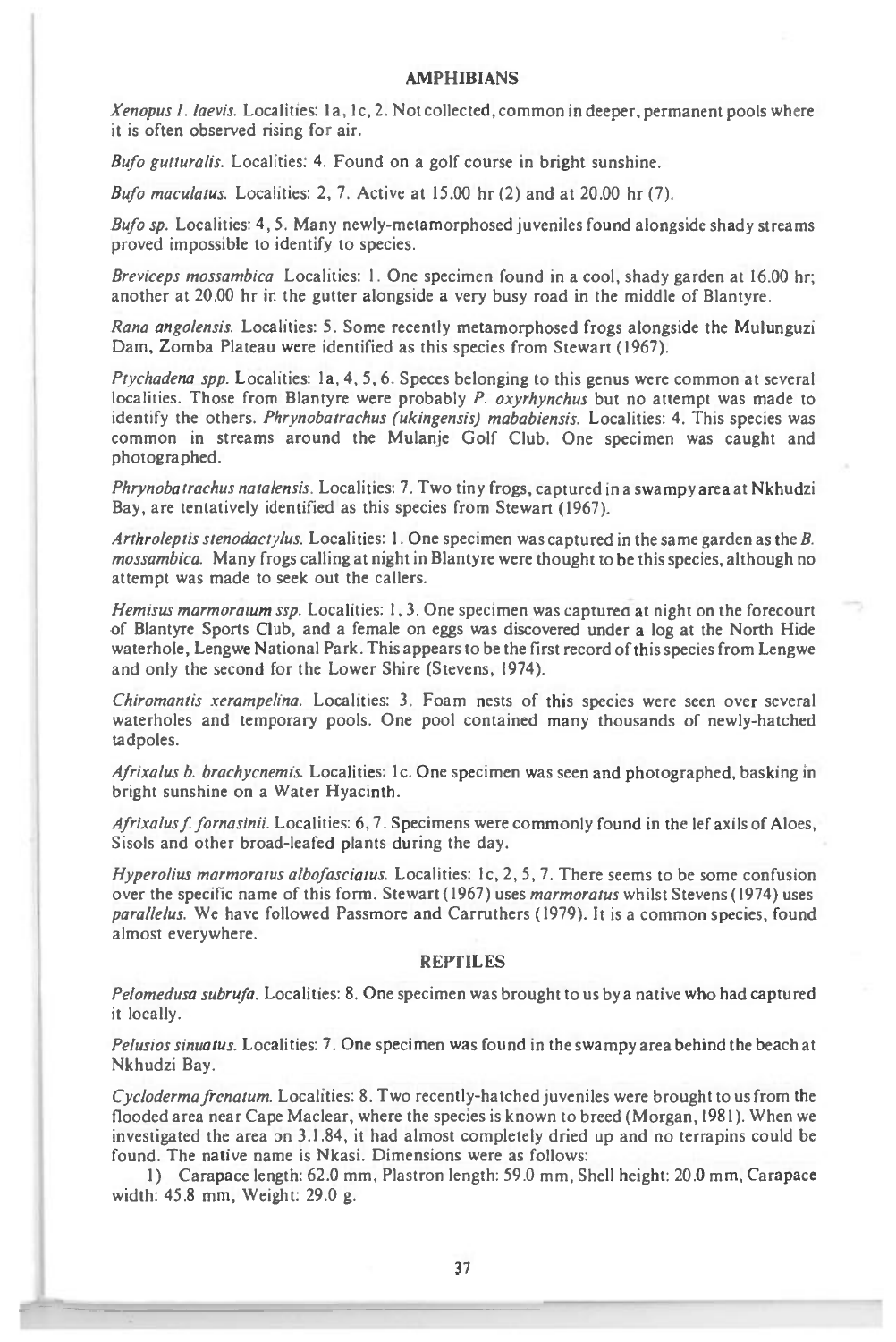2) Carapace length: 50.0 mm, Plastron length: 49.8 mm, Height: 20.9 mm, Carapace width: 38.5 mm, Weight: 13.0 g.

*Kinixys b. belliana.* Localities: 7. One specimen, an adult male, was brought to us by a native who had captured it locally. We photographed and released it.

*Hemidactylus mabouia.* Localities: 1,7. The common 'House' Gecko, found both in Blantyre and at Lake Malawi.

*Hemidactylus platycephalus.* Localities: 7. Specimens were taken around Nkhudzi Bay and one specimen was seen in thick scrub on top of Nkhudzi Hill.

*Hemidactylus spp.* Localities: 3. Geckos assignable to this genus were common on the walls and roofs of hides and rondavels in Lengwe National Park. Our identification of *H. platycephalus*  was later refuted by Dr. Wulf Haacke of the Transvaal Museum, who stated that the photos looked much more like *H. tasmani,* a species not recorded from Malawi before. Regrettably, a specimen was not taken and the matter must remain in doubt until a specimen is obtained.

*Pachydactylus bibroni.* Localities: 7. One adult specimen was brought to us by a native who had caught it locally.

*Lygodactylus capensis.* Localities: 1, 7. A common diurnal commensal species.

*Lygodactylus angularis.* Localities: 2. One specimen was seen on a tree in a garden in the tea estates.

*Agama kirkii.* Localities: la, **lb.** Common anywhere that has rocks or boulders.

*Agama cynogaster.* Localities: la. One female specimen seen on a tree beside the Mudi River was probably this species.

*Agama aculeata armata.* Localities: 7. One specimen was seen sunning itself on a tree stump in a maise field at about 10.00 hr. There is confusion over the proper specific name. Welch (1982) calls Malawian specimens *A. hispida mertensi,* but following McLachlan (1981) *A. hispida is* a South African endemic, so *A. h. mertensi* is here regarded as a junior synonym of *A. aculeata armata.* 

*Chamaeleo dilepis* Localities: la, and several specimens were seen on the road between Mangochi and Nkhudzi Bay. A common species.

*Chamaeleo melleri.* Localities: 1. Six specimens, probably all female, were collected in Blantyre. One of them was definitely gravid; she laid premature eggs in a collecting bag on the flight back to South Africa; but the other five did not appear to be so. Possibly they had just laid eggs and were making their way back to the trees from the laying site when caught. Four females were weighed and measured, as follows:—

|                  | Total length (mm) | $SVL$ (mm) | Weight $(g)$ |
|------------------|-------------------|------------|--------------|
| $\left( \right)$ | 445               | 210        | 108          |
| 2)               | 465               | 225        | 180          |
| 3)               | 463               | 213        | 114          |
| 4)               | 488               | 230        |              |
| 207              |                   |            |              |

**<sup>207</sup>** 

The authors heard convincing reports of two-horned chameleons being found around **Blantyre.**  There is a two-horned *C. melleri* in the Transvaal Museum and it seems possible that this species is sexually dimorphic in respect of the number of horns, males having two and females one. That this has not been reported before is not surprising as males practically never descend from the tops of high trees, so are rarely caught. Sexual dimorphism is common in *Chameleo* species.

*Mabuya maculilabris.* Localities: 4. One specimen was seen and photographed on a flying-ant trap beside a stream near Mulanje Golf Club. It was identified as this species from Broadley (1974).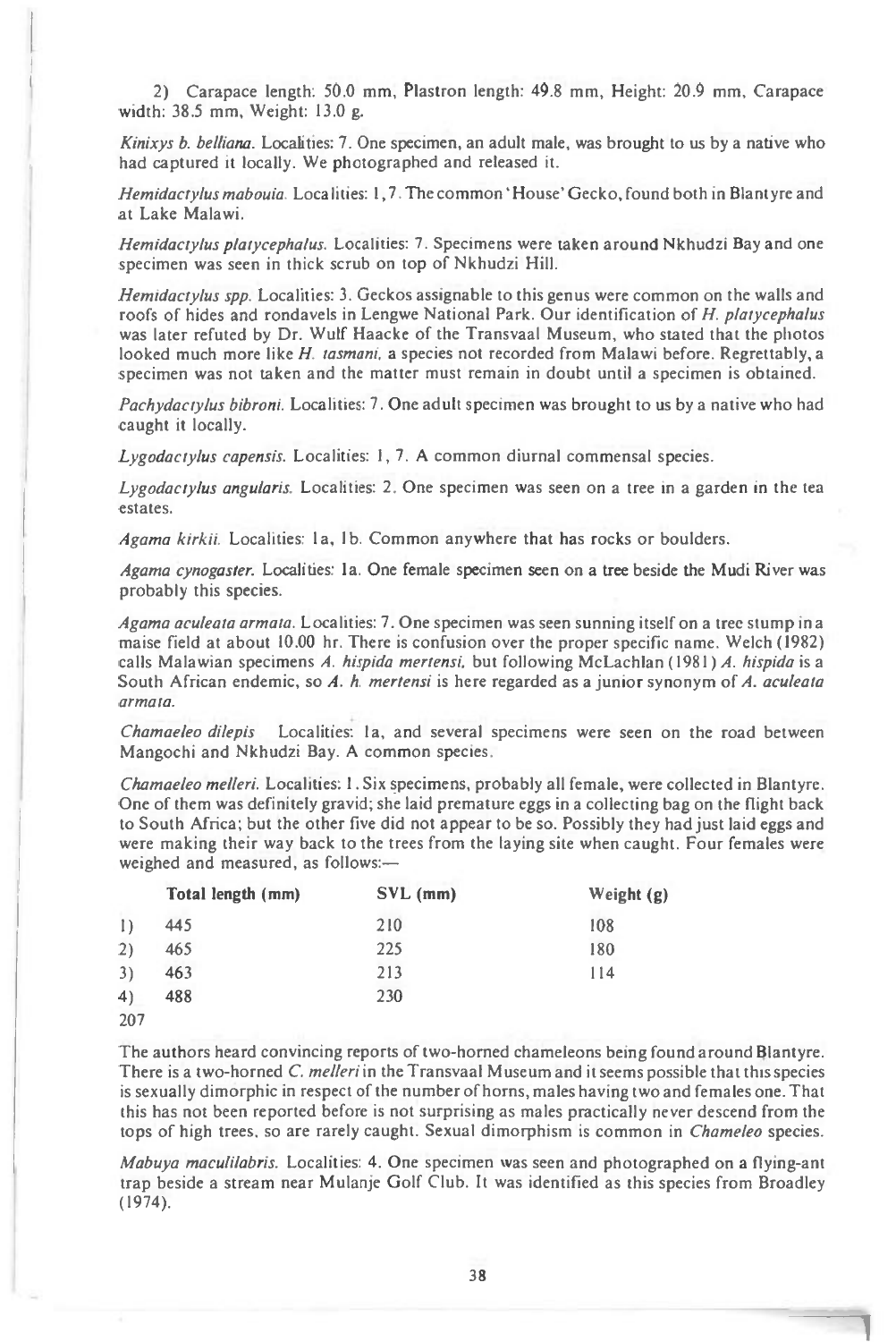*Mabuya quinquetoeniata margaritifer.* Localities: la, lb, 7, 8. This species is strongly associated with rocks. It was found *in Brachystegia* woodland on Ndirande Mountain but not in evergreen forest.

*Mabuya lacertiformis.* Localities: 7. The species is common rocks both on the shoreline of, and behind, Nkhudzi Bay.

*Mabuya s. striata.* Localities: 1, 7, 8 and Lilongwe Airport. A very common commensal species.

*Mabuya varia.* Localities: la, 2, 7. A gravid female of this common species was captured on a roadside verge in Thyolo.

*Afroablepharus wahlbergi.* Localities: 1. A tiny juvenile was captured in a garden in Sunnyside.

*Gerrhosaurusflavigularis.* Localities: la, 6, 7, 8. A common species, though very hard to capture.

*Gerrhosaurus validus.* Localities: 7. One specimen was seen on a dry, thicket-covered slope at the north end of Nkhudzi Bay.

*Ichnotropis squamulosa.* Localities: 7. Several specimens were seen and one was captured alongside sandy paths at the base of Nkhudzi Hill.

*Varanus n. nlloticus.* Localities: 7, 8. A common species at Lake Malawi. One juvenile specimen was captured on 5.1.84. Specimens basking on rocks along the shoreline can be located from a boat; one person can then approach the rock by swimming underwater, leap out and grab the lizard before it is aware of the person's presence. This is a highly successful technique. Catching an alert monitor in the rocks is practically impossible.

*Typhlops schlegelii mucruso.* Localities: 1. Several DOR (dead on road) specimens were seen in Blantyre.

*Python sebae natalensis.* Localities: a specimen that had been captured at Liwonde was donated to us, and it was taken back to South Africa. Subspecific identification is from Broadley (1983).

*Natriciteres variegata sylvatica.* Localities: 5. One dead and one live specimen were found beside the Mulunguzi Dam. The latter was captured mid-afternoon, following a brief rain shower. It was probably hunting frogs in the short grass around the dam.

*Natriciteres olivacea.* Localities: 7. One specimen was found in the swampy area behind Nkhudzi Bay. It was freshly dead in a hippo foot-print, though did not appear damaged.

*Lycodonomorphus leleupt mlanjensis.* Localities: la. This species can still be found in the deeper pools of the Mudi stream.

*Lamprophis f fuliginosus.* Localities: 1, and a DOR specimen was found at the top of the Kasupe escarpment on the main road to Zomba. The Blantyre specimen was a juvenile, caught on a friend's verandah.

*Philothamnus angolensis.* Localities: la, 4. This species is common on the tops of bushes, alongside streams. It could not be found at the Burn Dam in Limbe, a locality where it used to be very abundant.

*Crotaphopeltis hotamboeia.* Localities: 1. A single, white-lipped juvenile was found in a damp, shady garden in Sunnyside.

*Telescopus s. semiannulatus.* Localities: 7. A single, newly-hatched juvenile was brought to us by a native.

*Rhamphiophis oxyrhynchus rostratus.* Localities: 7. A juvenile male was captured alongside a bamboo fence around the garden of our cottage at Nkhudzi Bay. It was very thin and, while still being handled just after capture, took and ate *a Hemidactylus mabouia!* Total length: 369 mm, SVL: 274 mm, Weight: 9.5 g.

*Psammophis subtaeniatus orientalis.* Localities: 7. One juvenile was captured on top of a wall behind the beach, and an adult was seen and photographed in a dense thorn bush alongside the access road to Nkhudzi Bay.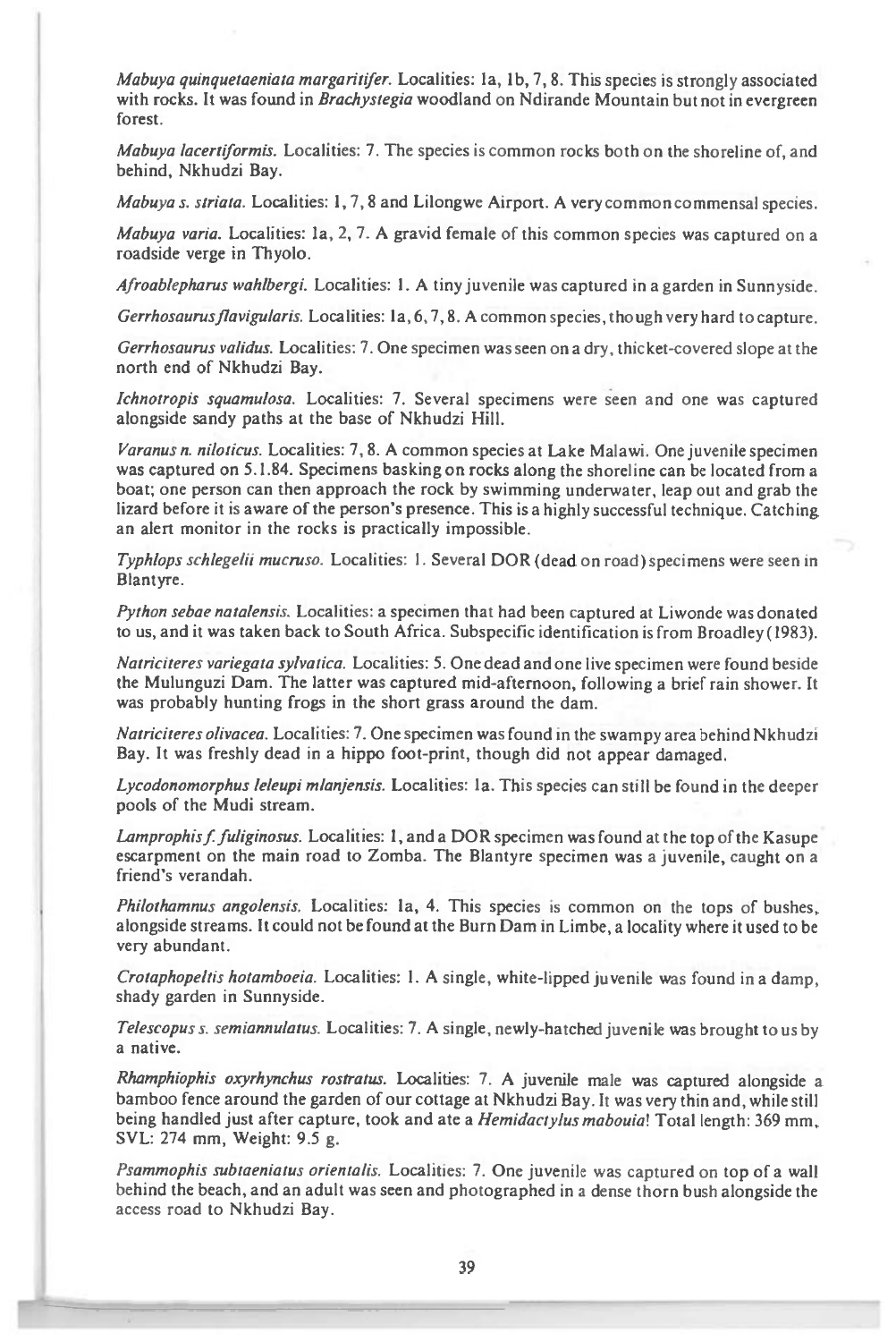

t

**Plate 1.** *Dendroaspis potylepis* killed while consuming a *Ga/ago* sp.



**Plate 2.** Hatchling *Cycloderma frenatum*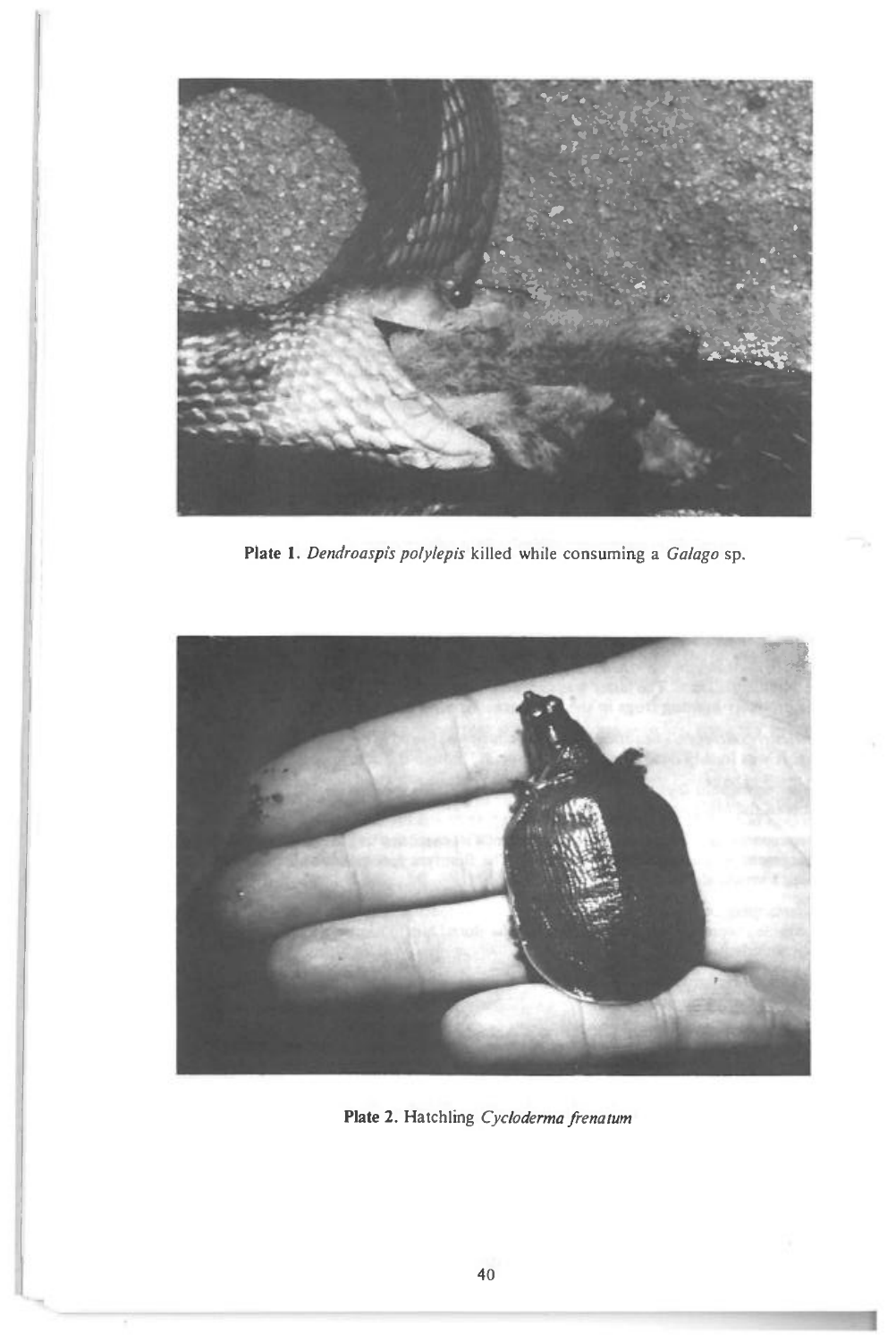

**Plate** 3. Juvenile *Thelotormis capensis oaten'.* 



Plate 4. Adulf Female *Chamaeleo melleri*